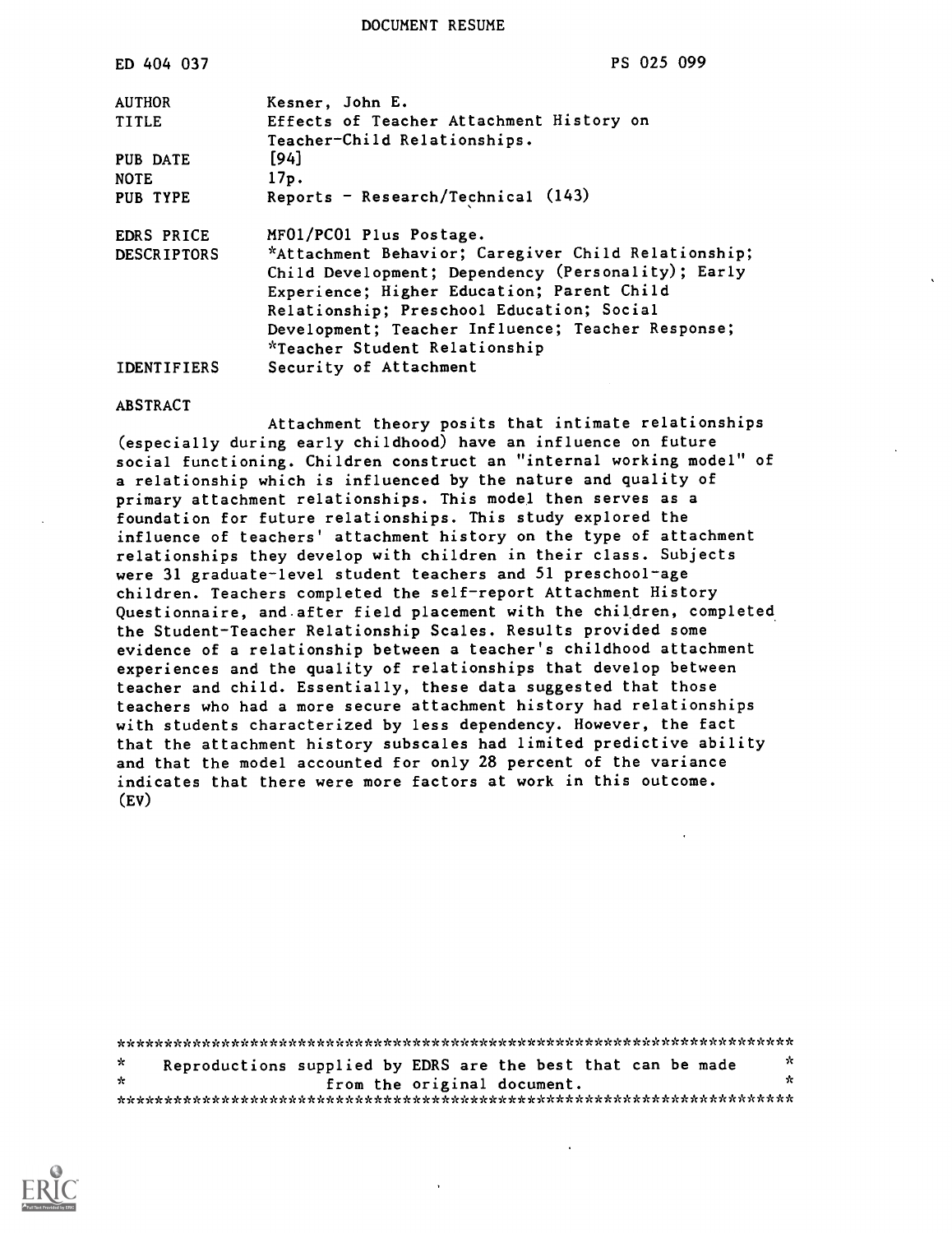U.S. DEPARTMENT OF EDUCATION<br>Office of Educational Research and Improvement<br>EDUCATIONAL RESOURCES INFORMATION CENTER (ERIC) This document has been reproduced as received from the person or organization originating it.

 $\cdot$  .

Minor changes have been made to improve reproduction quality.

Points of view or opinions stated in this document do not necessarily represent official OERI position or policy.

۰,

Effects of Teacher Attachment History on Teacher-Child Relationships

John E. Kesner, Ph.D.

Department of Early Childhood Education

Georgia State University

PERMISSION TO REPRODUCE AND DISSEMINATE THIS MATERIAL HAS BEEN GRANTED BY  $\overline{O}$ <u>esner</u>

TO THE EDUCATIONAL RESOURCES INFORMATION CENTER (ERIC)

Running head: TEACHER ATTACHMENT HISTORY



025099

BEST COPY AVAILABLE,



2

 $\ddot{\phantom{0}}$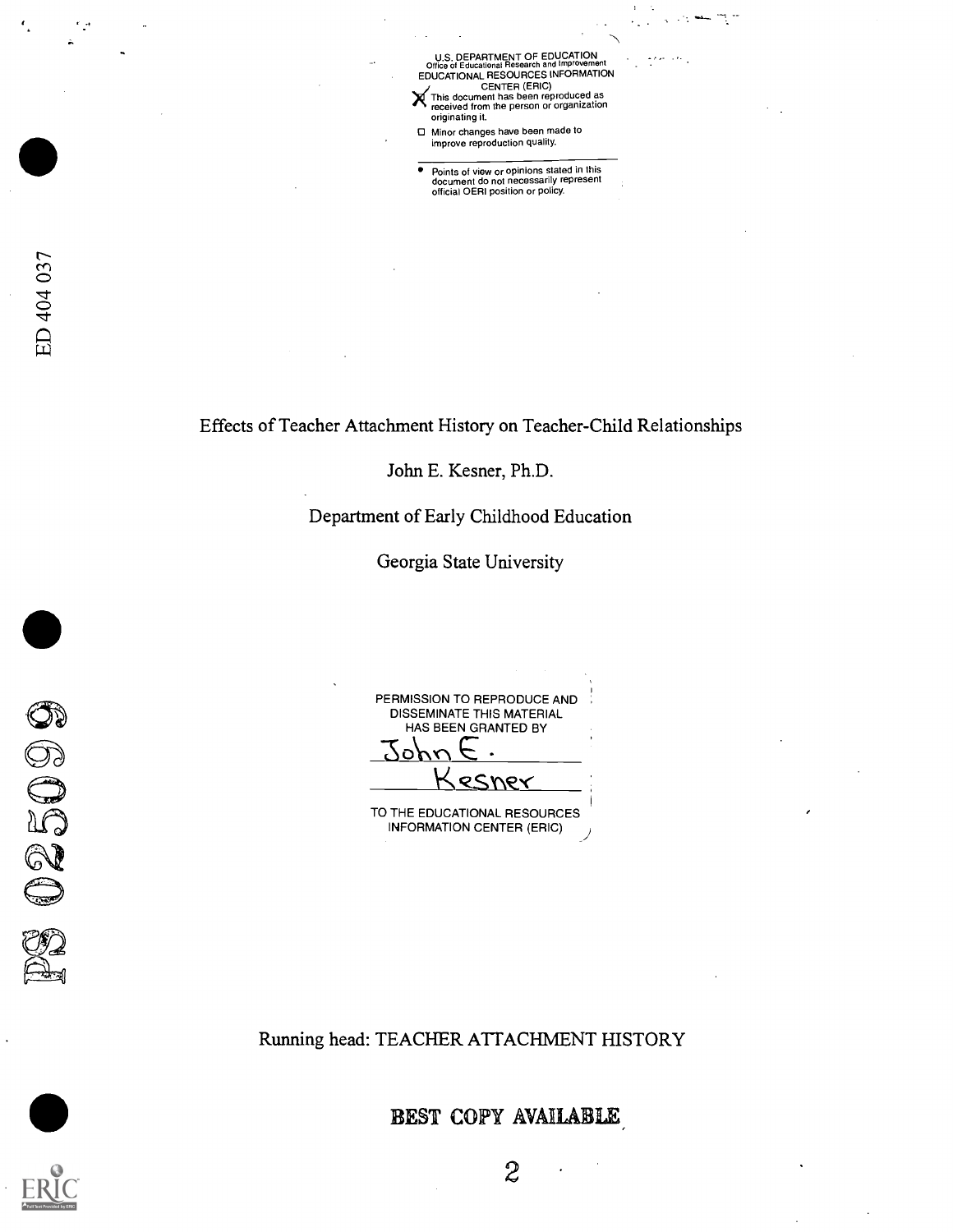#### Teacher Attachment History

Research on children's social development suggests that the adult-child relationship is an important context for children's development. Data indicates that the quality of children's intimate relationships with parents is predictive of their social adjustment and academic achievement in school (e.g., Cohn, 1990). In addition to parents, children's teachers often becomes a significant figure in a young child's life. The teacher spends a substantial amount of time with the child each day, assuming many of the same roles as parents. Yet, little is known about the effects of this relationship on children's development. However, the research that has been done in this area indicates that teacher-child relationships may have their own unique influence on children's development (Howes, Matheson,  $\&$ Hamilton 1994).

Bowlby's (1969, 1973, 1980) attachment theory has been utilized extensively as a theoretical framework for understanding the dynamics of parent-child relationships, and has recently been utilized in research on caregiver-child relationships (Howes & Hamilton, 1992; Howes, Matheson, & Hamilton 1994). Attachment theory posits that intimate relationships (especially in early childhood) have an influence on future social functioning. Children construct an "internal working model" of the relationship which is influenced by the nature and quality of primary attachment relationships. This model then serves as a foundation for future relationships.

Quality of the internal working model is defined in large part by the degree to which the caregiver has been able to sensitively and appropriately respond to the attachment needs of the child. Sensitive caregivers allow the individual to develop a "secure" internal working model. Conversely, children that receive inconsistent, or rejecting care develop "insecure" internal working models. These models act as a "lens" for all other attachment relationships. Thus, children with a secure internal working models will perceive others as supportive, available when needed, and able to satisfy their attachment needs. Children with insecure working models put little trust is put into the ability of others to provide the nurturing, and

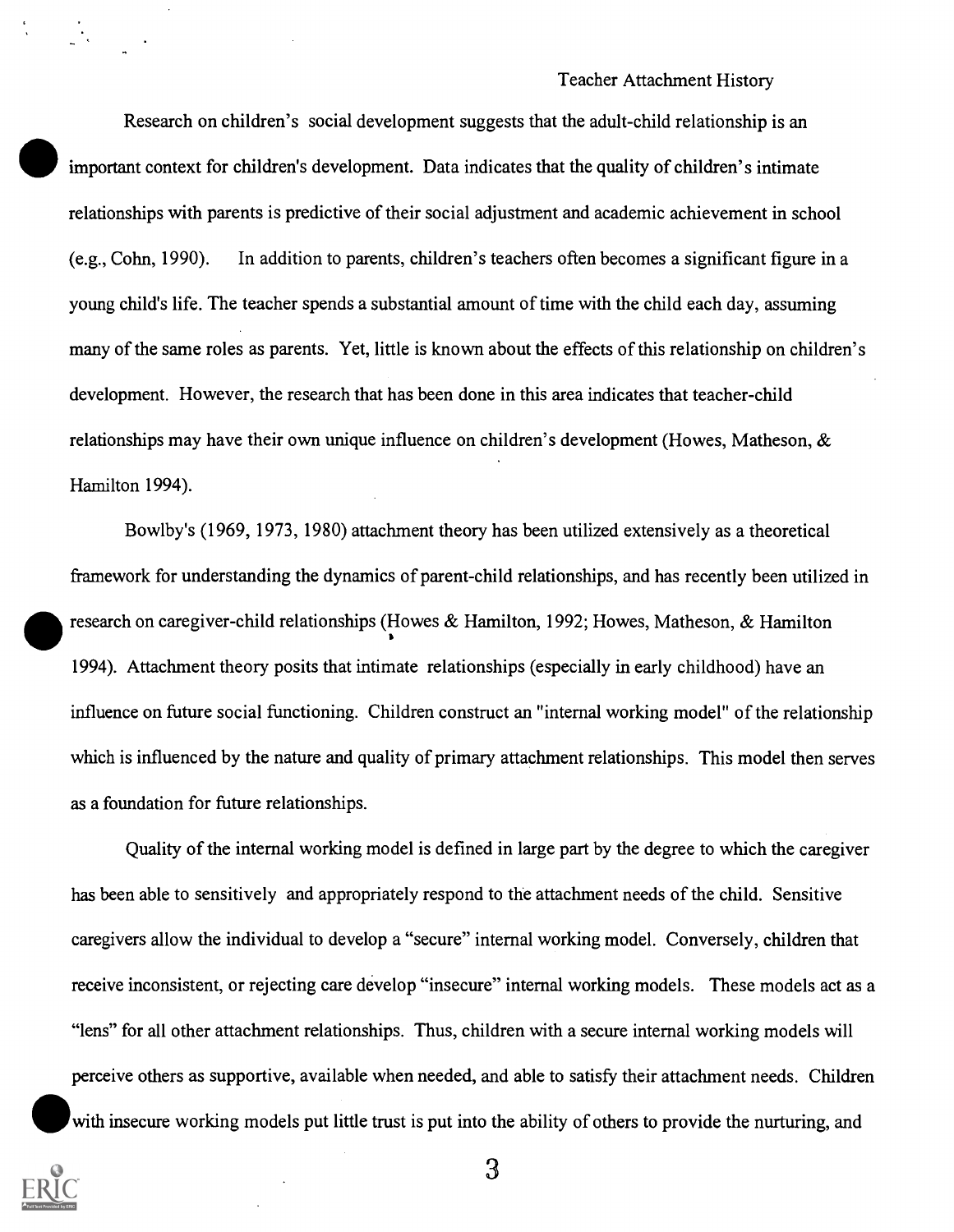support needed to satisfy attachment needs.

Additionally, children use the attachment figure as a "secure base" from which to explore and learn about the world. Exploration into the world is hampered by an insecure attachment relationship (Bowlby, 1988). Attachment needs dominate at the expense of exploratory needs. Thus, when attachment needs are not met, exploration and learning suffer.

Little is known regarding the transition from relationships within the family to those outside of the family as occur in the home to school transition. It is generally believed that there is a continuity in the type of attachment relationships the child develops. That is, children securely attached to the parent would most likely develop a secure relationship with the teacher. Pianta (1994) suggests that school-aged children negotiates the social demands of school through attachment relationships. Children bring their internal working model of attachment relationships to their classroom relationships with teachers. As the new relationship forms between teacher and children, the child's expectations of how sensitive and supportive this new attachment figure will be is based on the internal working model from with they are operating. Thus, children with a secure internal working model are more likely to develop a secure relationship with his/her teacher and use them as a "secure base" for exploration and learning. Therefore the child-teacher relationship can have an impact on the child's success in school.

#### Teacher's Attachment History and Attachment Relationships

A critical aspect in any attachment relationship is the attitudes and behavior of the individual regarding their role as an attachment figure. As mentioned previously, the sensitivity and appropriateness of caregiving behaviors is central to the quality of the attachment relationship that forms between attachment figure and child (Bowlby, 1969). The teacher's ability to perceive and respond appropriately to the child's attachment needs is critical in determining the quality of the relationship that develops. As in<br>in parent-child attachments the teacher's attachment history plays a critical role in how the teacher

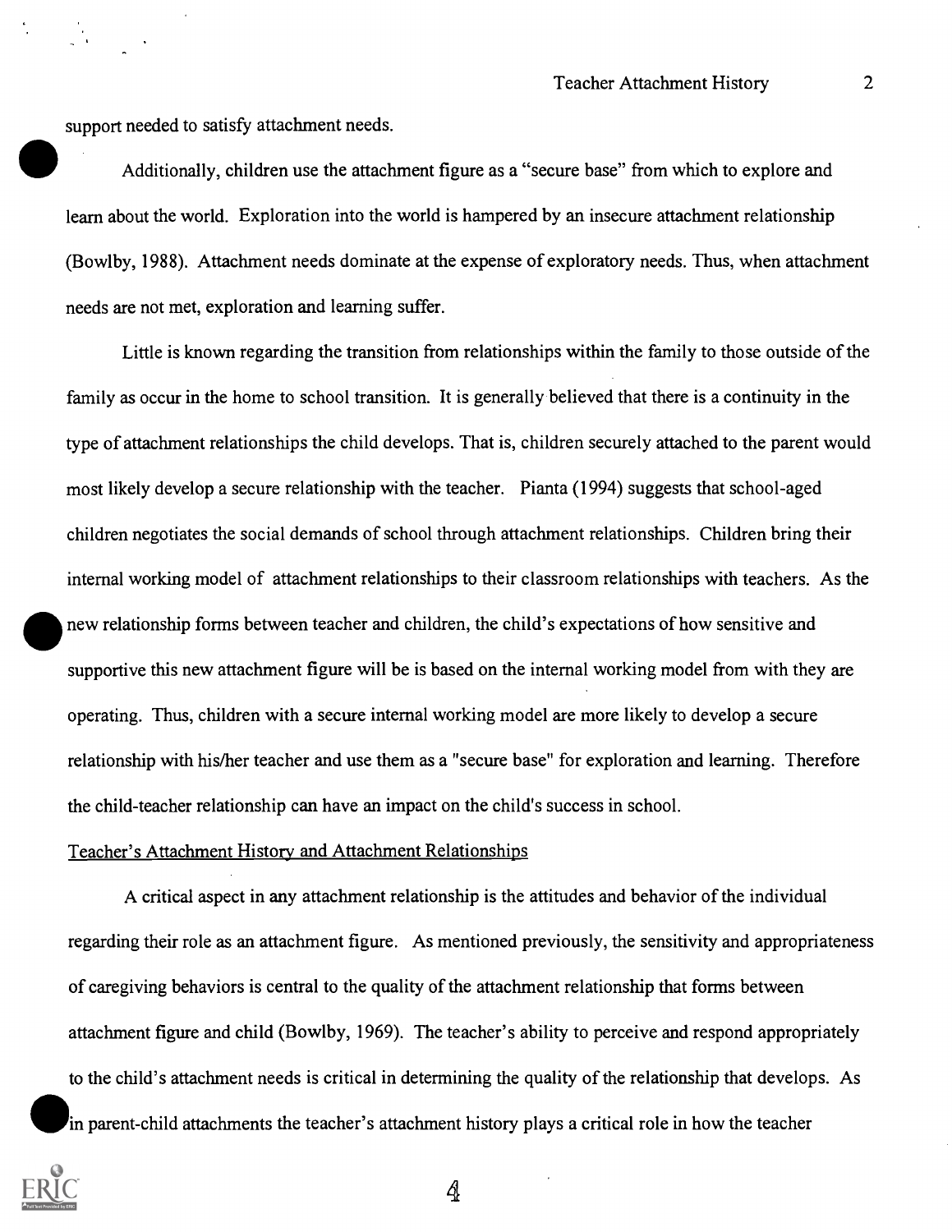approaches relationships. How teachers perceive a student's attachment needs is based in large part on the internal model they have developed in regard to this relationship (Pianta, & Steinberg, 1992). The teachers' own attachment history will influence how they perceive the attachment needs of their students. Teachers with a secure attachment history will be more likely to understand and value their role in this relationship with their students and will be better able to meet the attachment needs of a children adjusting to school.

Thus, the purpose of this study was to explore the influence of the teacher's attachment history on the type of attachment relationships they develop with the children in their class. Associations between teacher's past attachment history and the quality of their attachment relationships with their students will be examined.

## Methods

#### **Sample**

Subjects were 31 graduate level student-teachers and 51 preschool age children. All student-teachers had an undergraduate degree in a field other than education and were in an alternative preparation program in a large urban university in the southeast United States. Ninety percent were female ( $n=29$ ) and 10% were male ( $n=2$ ). The mean age of the sample was 28 years. Nineteen percent of the sample was African American ( $n=6$ ), 77% was Caucasian ( $n=24$ ), and 3% ( $n=3$ ) was some other race. Fifty-eight percent of this sample was single and the remaining 42% was married.

The children who participated had a mean age of 52 months, and 69% Caucasian (n=35) 20% were African American, 6% Hispanic and 5% Asian-American. Fifty-one percent were female and 49% male. A complete demographic profile on children and student-teachers can be found in Table 1.



## Table 1 about here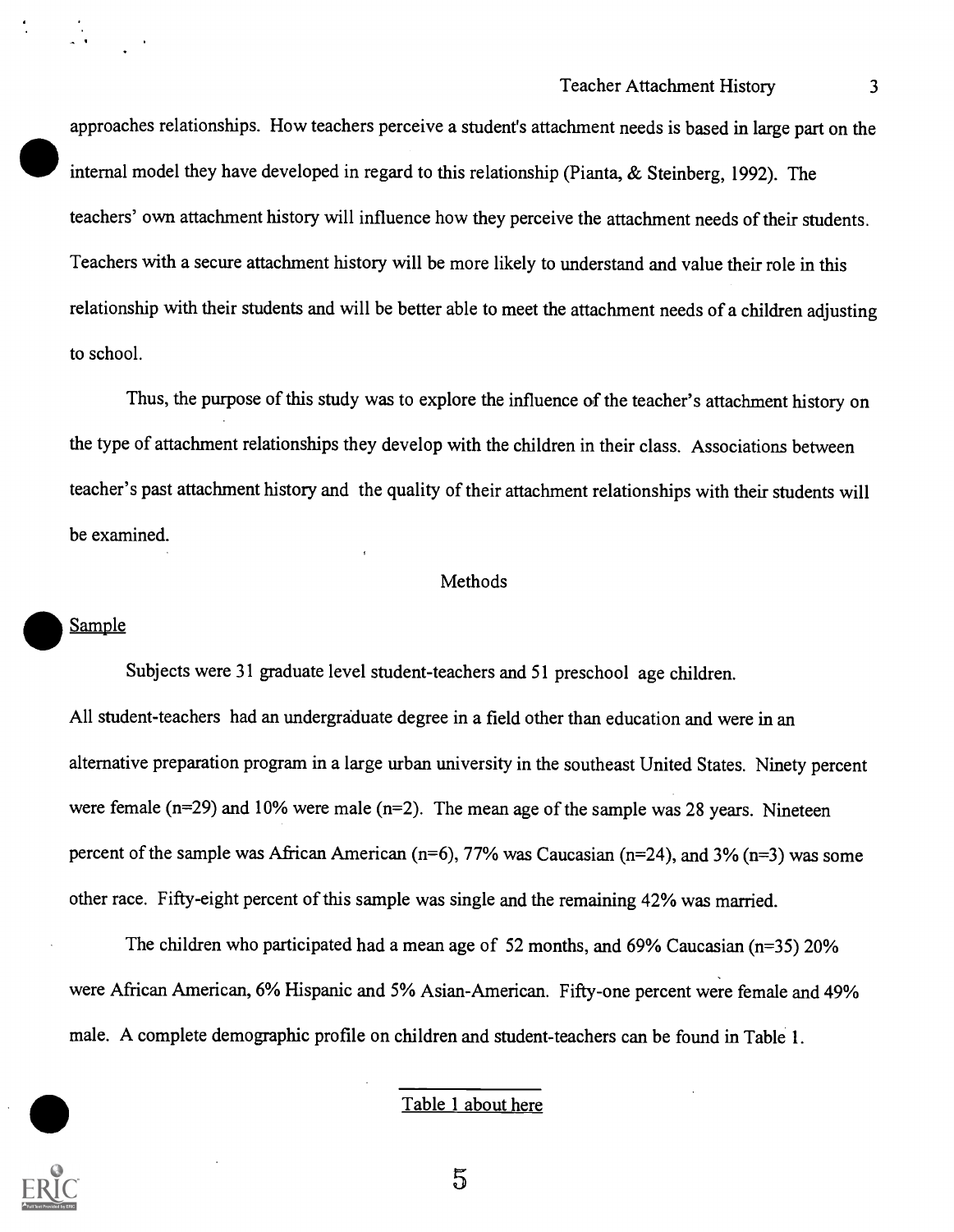### Procedure

 $\sim$   $\sim$ 

Student-teachers of children in the study participated in data collection in two phases. Student teachers completed a self-report Attachment History Questionnaire (AHQ) (Pottharst and Kessler, 1990) which assessed their own attachment history prior to their field placement. After competing a field placement with preschool-aged children, student-teachers were asked to complete Student-Teacher Relationship Scales (STRS) (Pianta, 1992) using 5 children chosen at random from their field placement as the focus of each SIRS. The result was 51 observations of relationships with children from the student-teachers. The instruments for this study consisted of two measures chosen for their psychometric properties as well as their relevance to attachment theory. They are discussed below:

The Attachment History Questionnaire (AHQ). The AHQ (Pottharst & Kessler, 1990) is a measure designed to examine the childhood history of the individual in regard to attachment issues. This measure covers topics that are relevant to childhood attachment experiences such as separations, threatened separations, parental discipline, parent-child interactions and peer relationships. The respondent rated how often his parents engaged in the behaviors described on a seven-point Likert-type format, ranging from "never" to "always". The scores were analyzed according to four factor based subscales identified as (a) secure attachment base. (b) parental discipline. (c) threats of separation, and (d) peer affectional support. These subscales represent fundamental attachment concepts that have a significant relationship to the quality of early attachment relationships. Secure attachment base focuses on the general security of the relationship between parent and child. Parental discipline focuses on the nature and severity of discipline encounters (e.g., verbal discipline, spanking, physical abuse). The threats of separation subscale focus is on the incidence of actual and threatened separation in childhood. Peer affectional support focuses on the history of peer relationships and how parents reacted to peers. Cronbach alpha coefficients for this group were .92 for the secure base subscale, .85 for the parental

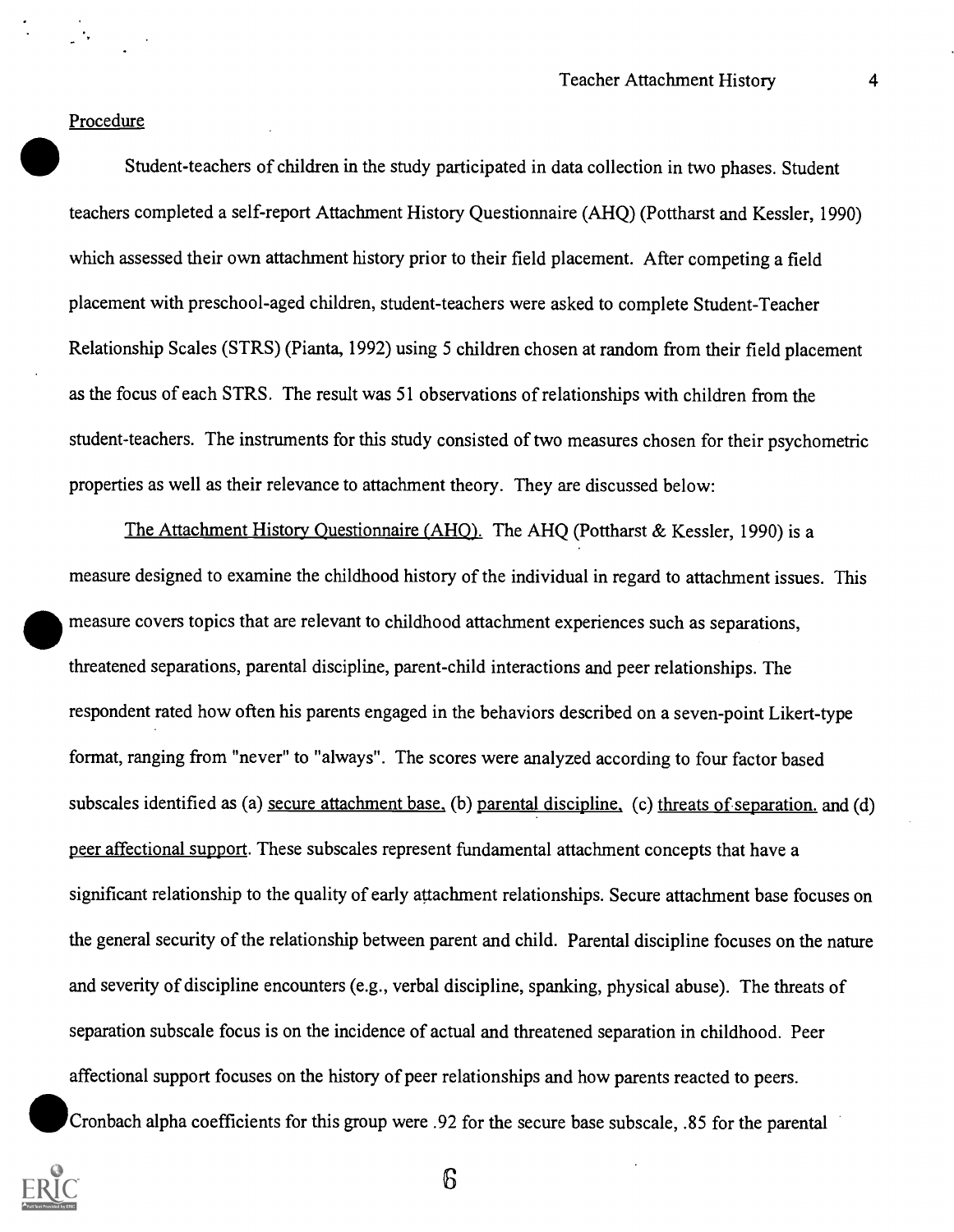discipline subscale, .88 for the separation subscale, and .47 for the peer affiliation subscale.

Student Teacher Relationship Scale (STRS). The STRS (Pianta & Steinberg, 1992) is a 30 item self-report measure designed to assess a teacher's feelings about his/her relationship with a particular student, the student's interactive behavior, and how the teacher thinks the student feels about him/her. The measure yields 5 factor-based subscales: (a) conflict/anger, (b) warmth, (c) open communication, (d) dependency, and (e) troubled feelings. The conflict/anger subscale examines conflictual relationships with students that may evoke anger in the teacher. The warmth subscale deals with issues in the relationship that deal with positive feelings about the child and vice versa (e.g, emotional and physical affection). The open communication subscale deals with the quality of communication between teacher and child, focusing on the quality of mutual non-verbal communications between teacher and child. The dependency subscale focuses on the issue of the child being overly dependent on the teacher. Troubled feelings deals with disturbing feelings from both the child and teacher regarding the relationship (e.g., rejection by the child, or teacher preoccupation with the child). There is also a total scale score that is formulated by reversing negatively worded items and summing all items. Thus, a higher total score indicates a more positive relationship. Internal reliabilities for this measure based on Chronbach's alpha were .64, .84, .65, .63, and .23 respectively.

#### Results

#### Univariate Analyses

All AHQ subscales were correlated with all subscales of the STRS. Table 2 presents the correlation matrix. Certain AHQ subscales were significantly correlated with certain STRS subscales. The secure base subscale from the AHQ was negatively related to the STRS subscale that measured "dependent" relationships with students ( $r = -0.45$ ,  $p < 0.001$ ). Also, the "separation" subscale of the AHQ was positively related to the dependent subscale of the STRS  $(r = .30, p < .05)$ .

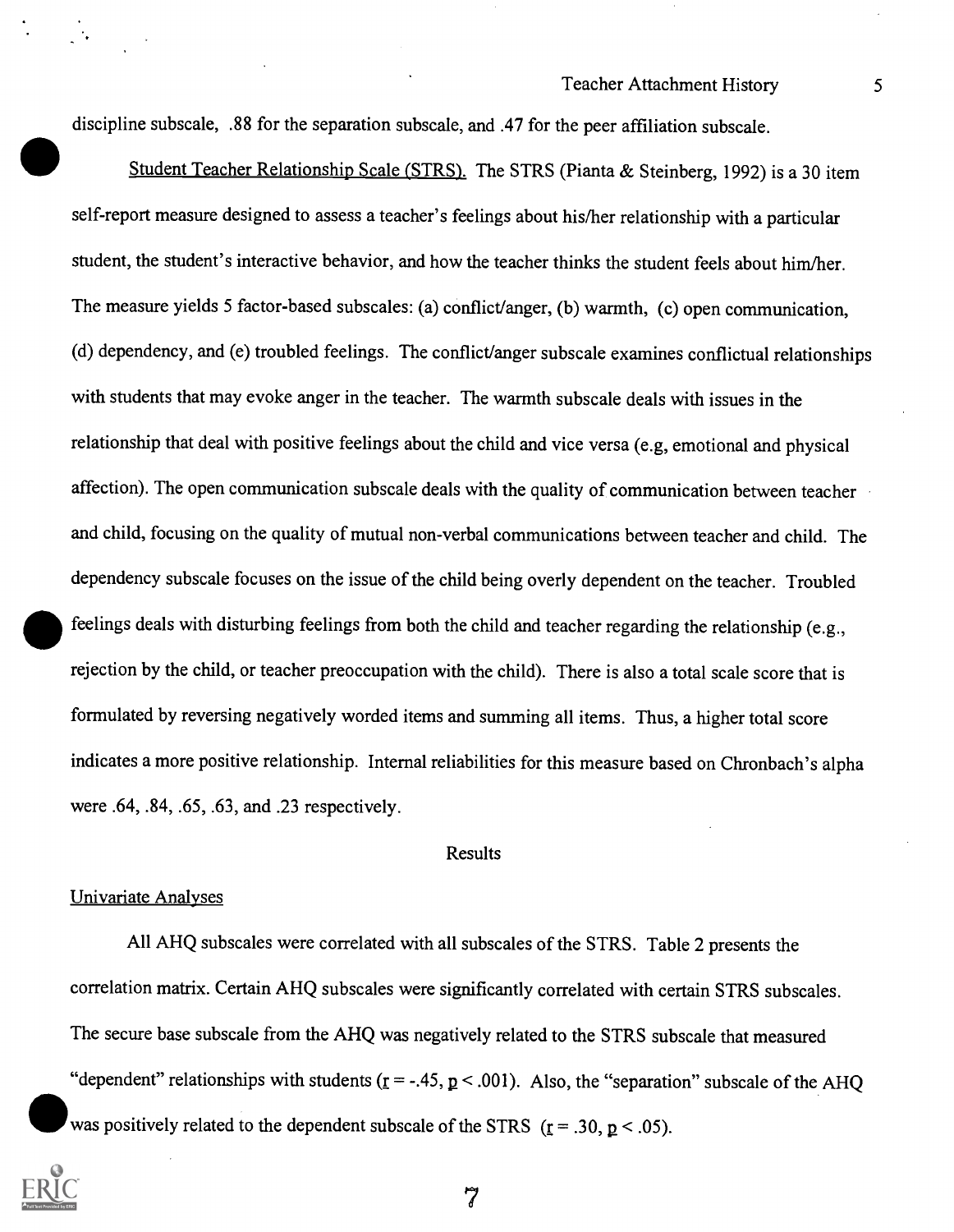## Table 2 about here

In order to determine if individuals high in dependent relationships were significantly different from those low in dependent relationships on the AHQ subscales t-tests were performed with dichotomized dependent subscale of the STRS. The results of this t-test indicated a significant difference in a history of a secure attachment base between individuals high and those low in dependent relationships (t (49) = 2.08,  $p < 0.05$ ). There were no significant differences between individuals high and low in dependent relationships on the separation subscale of the AHQ, although results approached statistical significance (t (49) = -1.84,  $p < .10$ )

## Multivariate Analyses

 $\sim 10^4$ 

Five regression analyses were utilized to examine the ability of the attachment history variables to predict the quality of the teacher-student relationship as measured by the subscales of the STRS. The student-teachers' attachment history questionnaire subscales were entered into a simultaneous regression models with each of the STRS subscales as dependent variables. The troubled feelings subscale of the STRS was not included in these analyses because of extremely low reliability.

One significant model emerged. In the model with the "dependent" subscale of the STRS as the dependent variable, secure base, and peer affectional support subscales of the AHQ were significant predictors. The multiple correlation,  $(R = .53)$  indicated that this model accounted for 28% of the variance (f = 2.94,  $p < .05$ )(See Table 3).

## Table 3 about here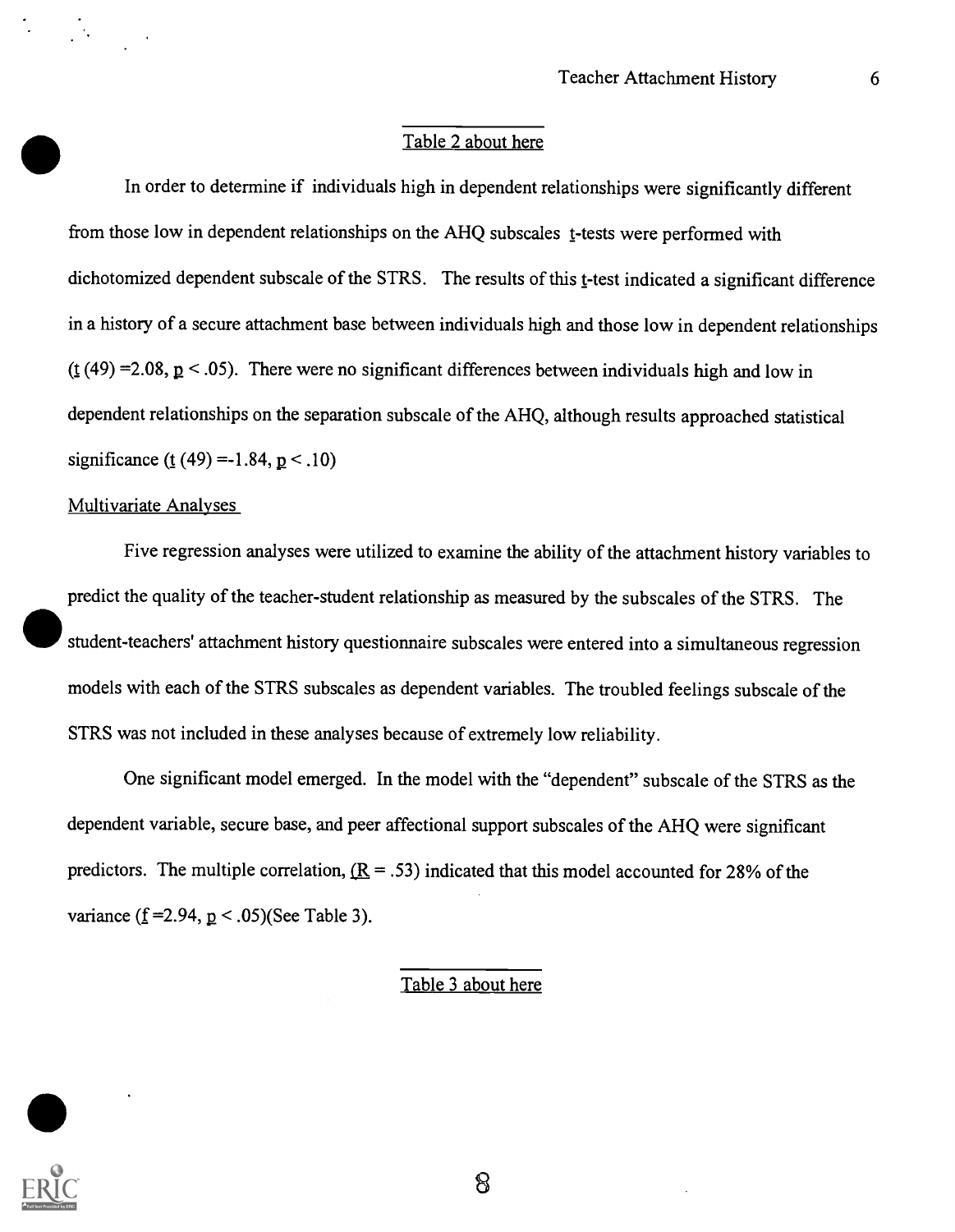#### **Discussion**

The results of this study provide some evidence of a relationship between a teacher's childhood attachment experiences and the quality of relationships that develop between teacher and child. Essentially, these data suggest that those teachers that had a more secure attachment history had relationships with students that were characterized by less dependency. The secure base subscale, which predicted dependency in teacher-child relationships in this sample, measures the overall security of the relationship between parent and child. Attachment theory research indicates that individuals who lack this secure relationship have a difficult time socially and academically(Cohn, 1990). Additionally, a history of more peer affectional support predicted less dependent attachment relationships between student-teachers and students when in a model with a history of secure attachment base. Although separation was related to dependency in teacher-child relationships it was not a significant predictor in the model with dependency as the dependent variable.

These data suggest the long lasting positive effects of a secure attachment history with parents. Individuals with a secure attachment history would be more likely to have more secure relationships with others (i.e., higher peer affectional support) and, without traumatic interference, would continue this tendency. It appears that this trend towards more secure relationships extends into relationships with children in the classroom.

The research to date in the area of teacher-child relationships has indicated that the quality of the relationship that develops between child and teacher has an impact on social and academic functioning (Howes, Matheson, & Hamilton 1994; Pianta, 1994). This study adds to this literature by describing how the teacher's attachment history affects the teacher-child relationship. However, the fact that the attachment history subscales had limited predictive ability and that the model only accounted for twentyeight percent of the variance indicates that there are more factors at work in this relationship.



 $\boldsymbol{\Omega}$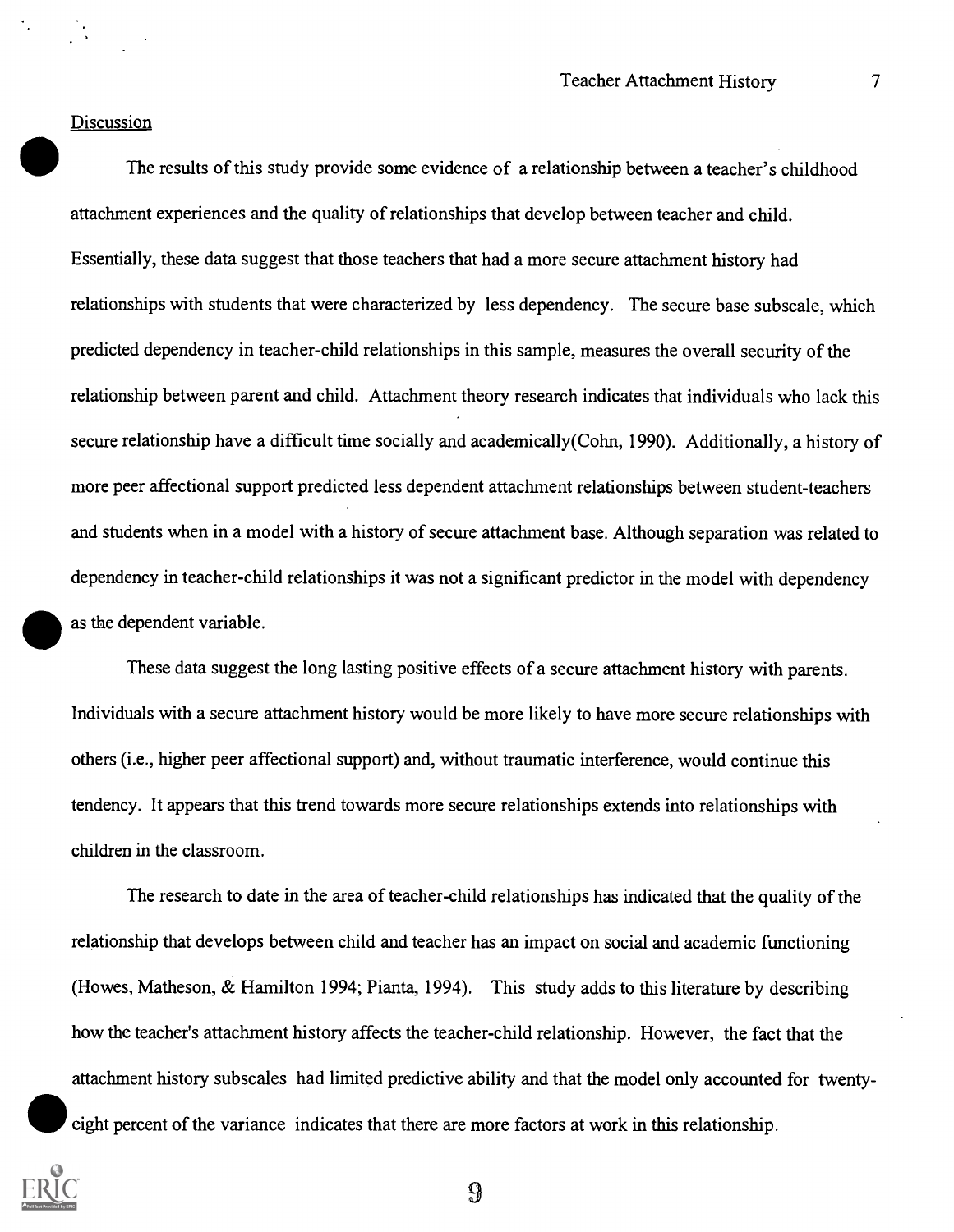## Teacher Attachment History 8

These findings must be interpreted cautiously due to some limitations in this study. First, the small sample size limits the inferences made by the statistical analyses. Second, the teacher in this study had a short amount of time to develop relationships with students. They were placed in these classrooms for five weeks. Subsequent longitudinal research (over an entire year or several years) with larger samples are necessary to determine if the findings in this study can be replicated. More detailed analysis of the interactions that occur between a teacher and the children in his/her class is needed to more fully understand these relationships. Additionally, more measures of the teacher's current attachment status is necessary to assess the continuity of attachment's effect on the individual.

The child-teacher attachment relationship needs further study to understand how it develops and affects children's behavior and academic performance in school. Teacher attachment history is only one piece of a larger picture of teacher-child relationships, and more detailed study is needed to understand the dynamics of these relationships.

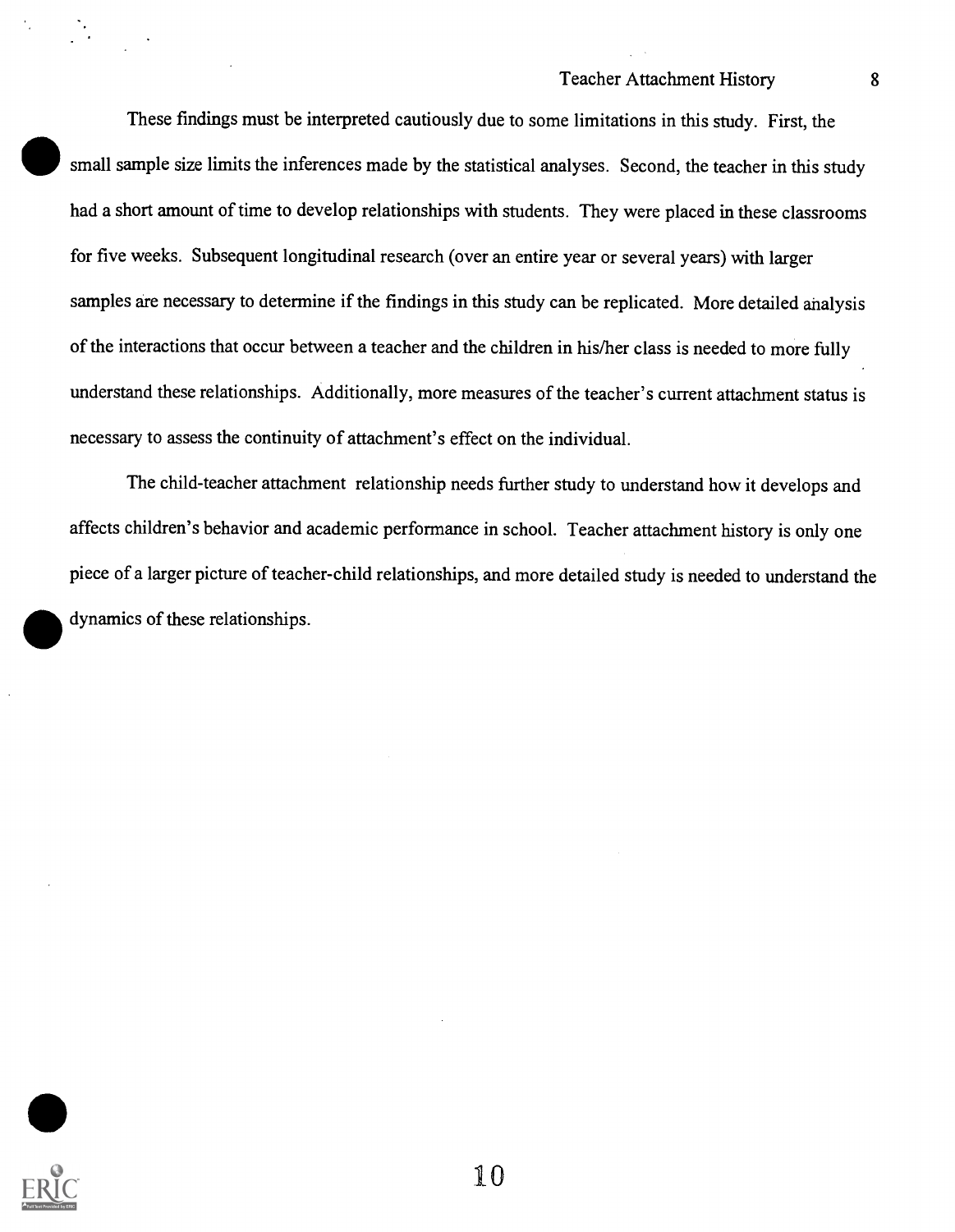#### References

Bowlby, J. (1969). Attachment and loss: Vol. 1 attachment. New York: Basic Books.

Bowlby, J. (1973). Attachment and loss : Vol. 2 separation, anxiety, and anger. New York: Basic Books.

Bowlby, J. (1980). Attachment and loss: Vol. 3 loss. New York: Basic Books.

Bowlby, J. (1988). A Secure Base New York: Basic Books.

Bretherton, I., Ridgeway, D., & Cassidy, J. (1990). Assessing internal working models of the attachment relationship. In M Greenberg, D. Cicchette, & E. Cummings (Eds.) Attachment in the preschool years. Chicago, II.:University of Chicago Press.

Cassidy, J. (1988). Child mother attachment and the self in six year olds. Child Development, 59 121-134.

Cohn, D.A. (1990). Child-mother attachment of six-year-olds and social competence at school. Child Development, 61, 152-162.

Griffin, D.W., & Bartholomew, K. (1994). The metaphysics of measurement: The case of adult attachment. In K. Bartholomew & D. Perlman (Eds.), Advances in personal relationships Vol 5: Attachment processes in adulthood.

Howes, C., & Hamilton, C.E. (1992). Children's relationships with childcare teachers: Stability and concordance with parental attachments. Child Development, 63, 867-878.

Howes, C., Matheson, C.C. & Hamilton, C.E. (1994). Maternal, teacher and child care history correlates of children's relationships with peers. Child Development,65, 264-273.

Pianta, R.C. (1994). Patterns of relationships between children and kindergarten teachers. Journal of School Psychology,32,1 15-31.

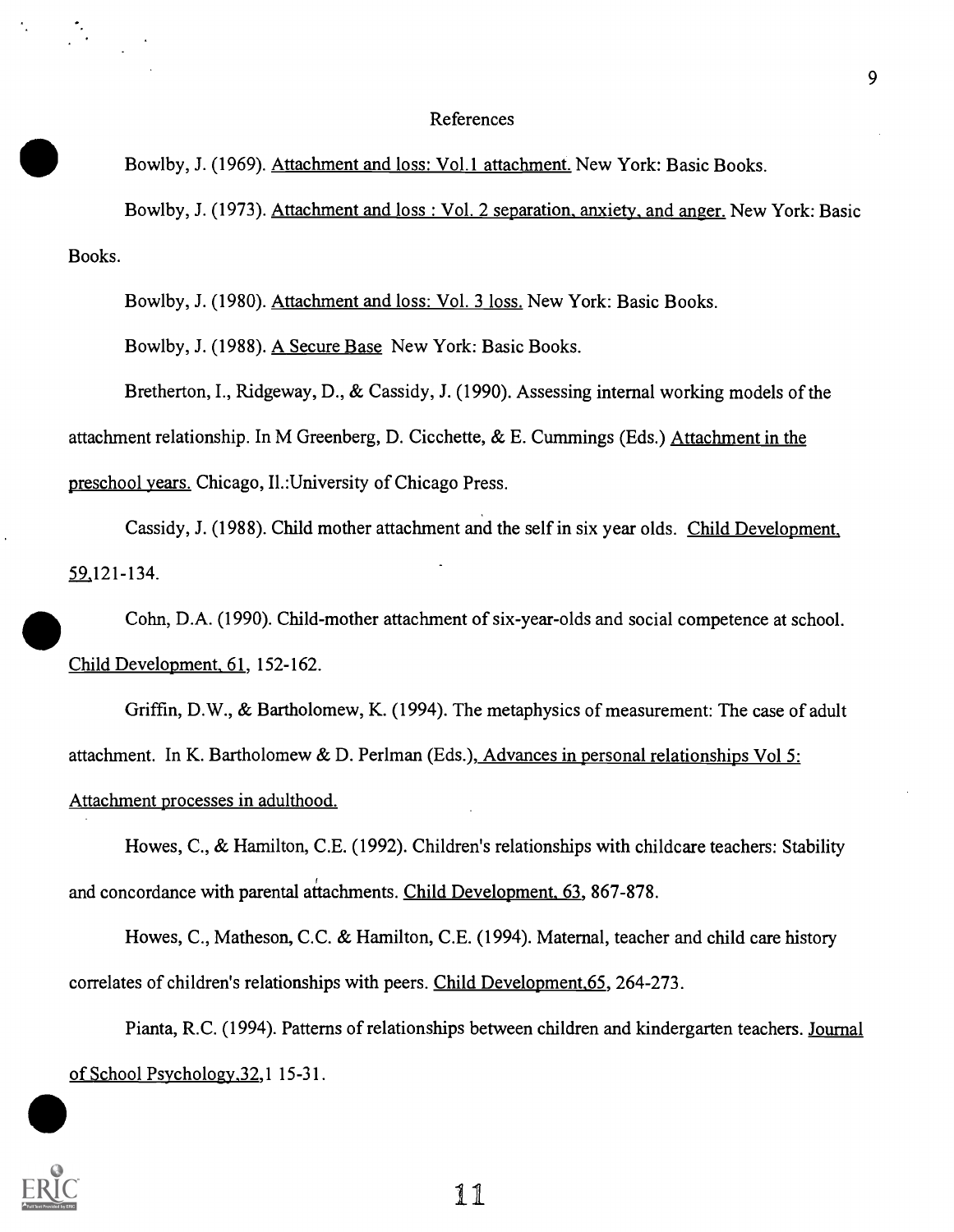Pianta, R.C. & Steinberg, M. (1992). Teacher-child relationships and the process of adjusting to school. New Directions for Child Development, 57 61-79.

Pottharst, K., & Kessler, R. (1990). The search for methods and measures. In K. Pottharst (Ed.), Research explorations in adult attachment. New York: Peter Lang.



۰.

 $\mathcal{D}_{\mathcal{A}}$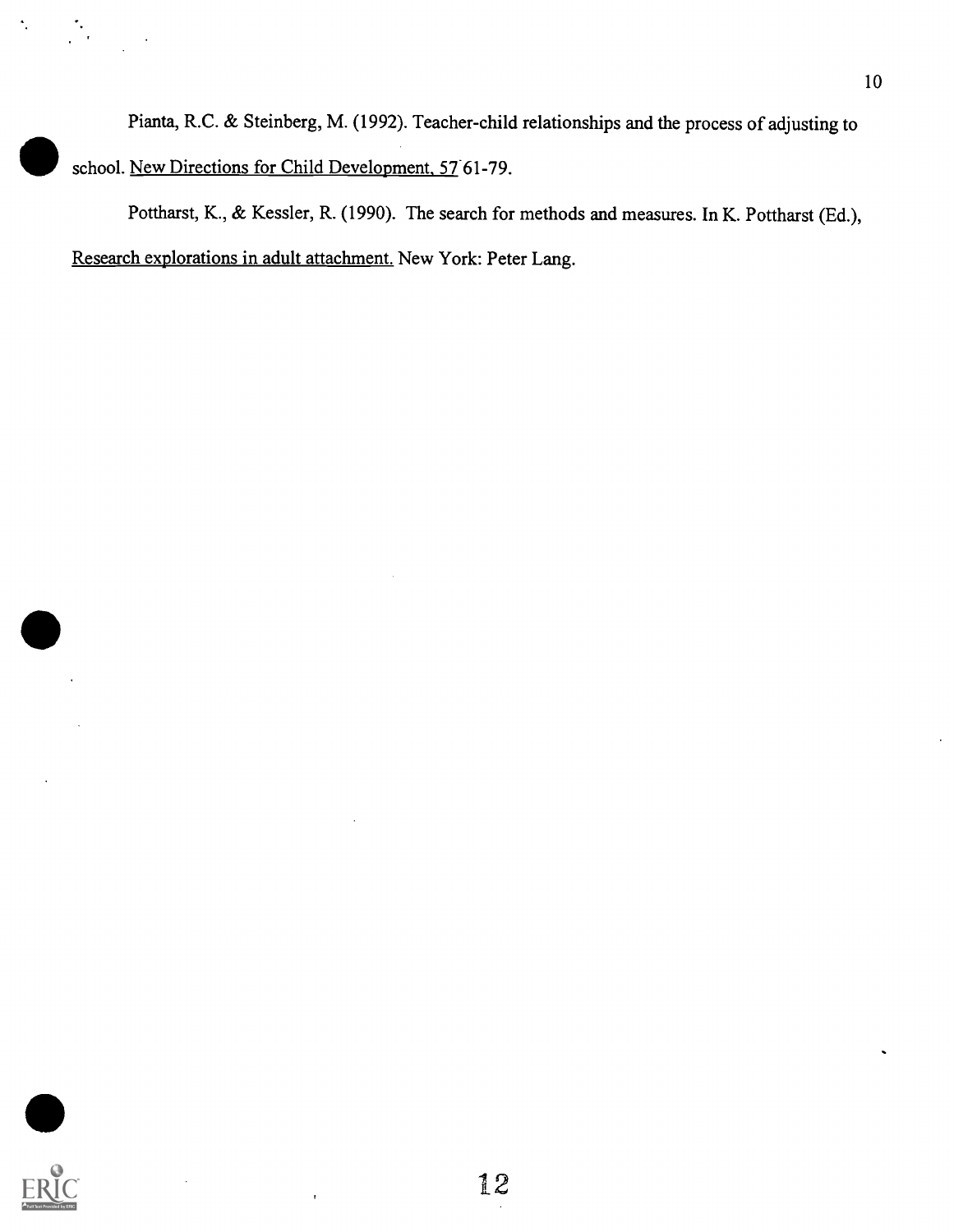## Table 1. Means and Frequencies of Selected Demographic Variables for Children and Student Teachers

## Children:

## Ethnicity

| <u>Ethnic Group</u> | <u>Frequency</u> | <u>Percentage</u> |
|---------------------|------------------|-------------------|
| Caucasian           | 35               | 68%               |
| African American    | 1 ດ              | 20 <sup>2</sup>   |
| Hispanic            |                  | 6%                |
| Asian American      |                  | 6%                |

## Gender

| Gender | Frequency | Percentage |
|--------|-----------|------------|
| Male   | 25        | 49%        |
| Female | 26        | 51%        |

Age Mean age: 52 months (11.3 months)

## Student-Teachers:

| Ethnicity        |           |                   |  |
|------------------|-----------|-------------------|--|
| Ethnic Group     | Frequency | <u>Percentage</u> |  |
| Caucasian        | 24        | 78%               |  |
| African American |           | 19 <sub>8</sub>   |  |
| Other            |           | $3\,$             |  |

### Gender

| Gender | Frequency | <u>Percentage</u> |  |
|--------|-----------|-------------------|--|
| Male   | 29        | 94%               |  |
| Female |           | 6%                |  |

Marital Status

| Status  | Frequency | Percentage |
|---------|-----------|------------|
| Married | 18        | 58%        |
| Single  | 13        | 42%        |

## Age Mean age: 28 years (6.1 years)

Note: Standard deviations are shown in parentheses following means.

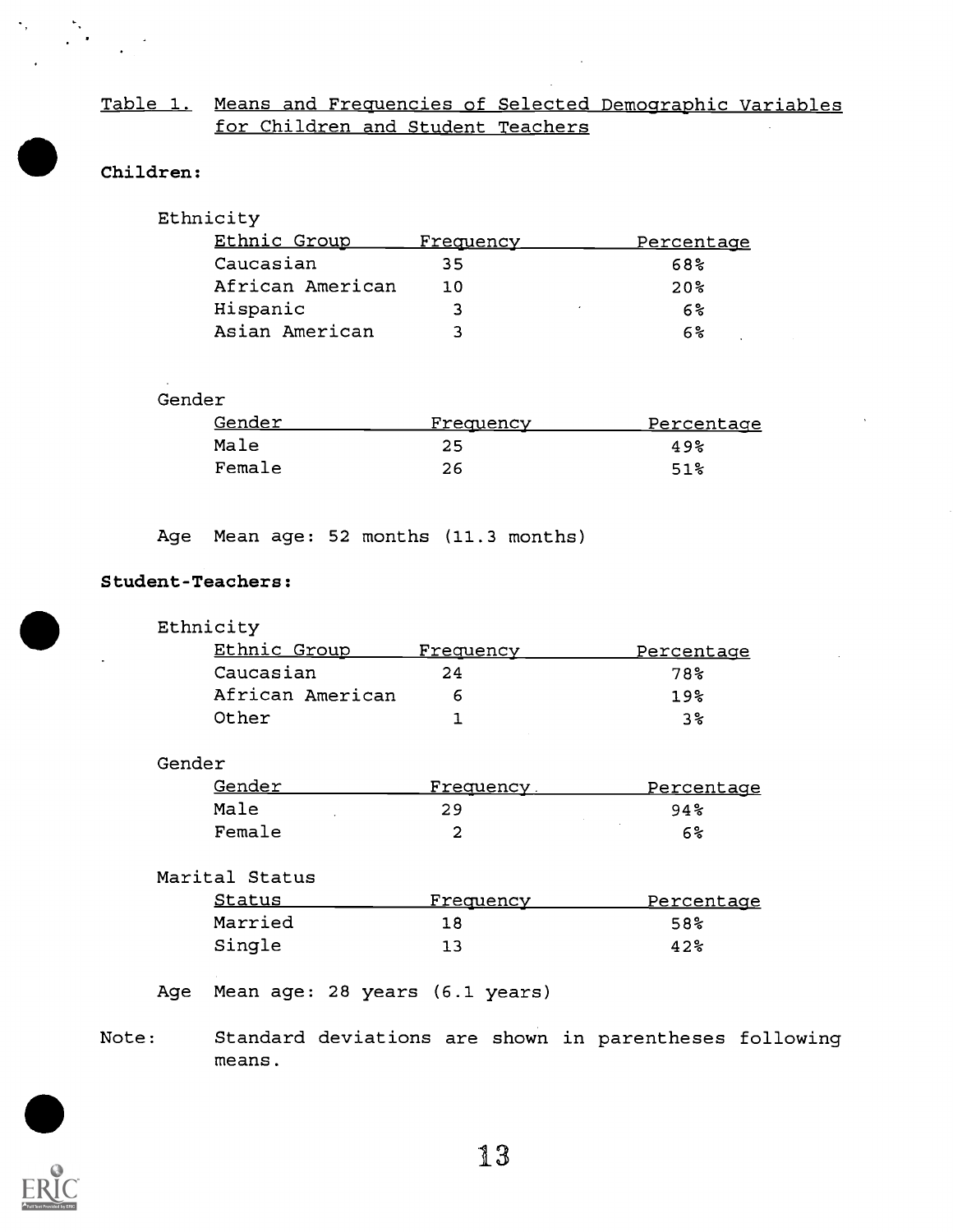| $\begin{array}{c}\n\text{} \\\n\text{Matrix} \text{ (Pansion: of Selected Alexander Variables)}\n\end{array}$ |                                                           |                              |                                        |                               |                 |                              |                                |                                        |                   |
|---------------------------------------------------------------------------------------------------------------|-----------------------------------------------------------|------------------------------|----------------------------------------|-------------------------------|-----------------|------------------------------|--------------------------------|----------------------------------------|-------------------|
|                                                                                                               |                                                           | $\sim$                       | $\epsilon$<br>$\overline{\phantom{a}}$ | $\blacktriangledown$          | $\blacksquare$  | $\bullet -$                  | $\blacktriangleright$          | $\infty$                               | $\bullet$         |
| 1. Conflict-Anger                                                                                             | $\begin{array}{c} \mathbf{-5} \\ \mathbf{-1} \end{array}$ |                              |                                        |                               |                 |                              |                                |                                        |                   |
| 2. Open Communication                                                                                         | $\frac{1}{2} \sum_{i=1}^{n}$                              | $\overline{\mathbb{S}}$ is   |                                        |                               |                 | $\sim 10$                    |                                |                                        |                   |
| 3. Warmth                                                                                                     | $+42$<br>$-51$                                            | $5 - 2$                      | $1.0$<br>$n=51$                        |                               |                 |                              |                                |                                        |                   |
| 4. Dependency                                                                                                 | $\overset{\mathbf{9}}{=}\widetilde{\mathbf{1}}$           | $\frac{16}{15}$              | $\frac{25}{n-51}$                      | $1.9 - 51$                    |                 |                              |                                |                                        |                   |
| 5. Troubled Feelings                                                                                          | $\sim$<br>$\mathbb{H}_{\mathbb{Z}}^3$                     | $\frac{18}{1}$               | $-0.5$<br>n=51                         | $\lambda$<br>៊ុ $\frac{1}{2}$ | $\frac{10}{15}$ |                              |                                |                                        |                   |
| 6. Secure Base History                                                                                        | $\overline{\vec{z}}$                                      | $-20$<br>n=51                | $\frac{21}{n=5}$                       | $45"$<br>n=51                 | $-51$           | $1.0$ n=51                   |                                |                                        |                   |
| 7. Separation History                                                                                         | ី ត្ន                                                     | $rac{5}{15}$                 | $\frac{16}{15}$                        | $30^{\circ}$                  | $-51$           | $-80$<br>$15-11$             | $\frac{1}{2}$ or $\frac{1}{2}$ |                                        |                   |
| 8. Parental Discipline<br>History                                                                             | $\frac{5}{2}$                                             | $\frac{1}{2} \sum_{i=1}^{n}$ | $\frac{1}{2}$                          | $\frac{3}{2}$                 | $\frac{12}{15}$ | $\frac{1}{2} \sum_{i=1}^{n}$ | $\frac{4}{15}$                 | $\frac{\circ}{\cdot} \vec{\mathbf{h}}$ |                   |
| 9.Peer Affiliation<br>History                                                                                 | $\frac{5}{10}$                                            | $\frac{10}{15}$              | $rac{8}{1}$                            | $\frac{32}{15}$               | $\frac{5}{10}$  | $\frac{17}{15}$              | $\frac{1}{2}$                  | 63"                                    | $\frac{1}{n}$ 0.1 |
| $\epsilon$<br>$\mathcal{L}^{(1)}$ .<br>$\frac{1}{2}$                                                          |                                                           | Ą<br>$\leftarrow$            | $\sim$<br>$\sim$                       |                               |                 | BEST COPY AVAILABLE          |                                |                                        | $\vec{5}$         |
|                                                                                                               |                                                           |                              |                                        |                               |                 |                              |                                |                                        |                   |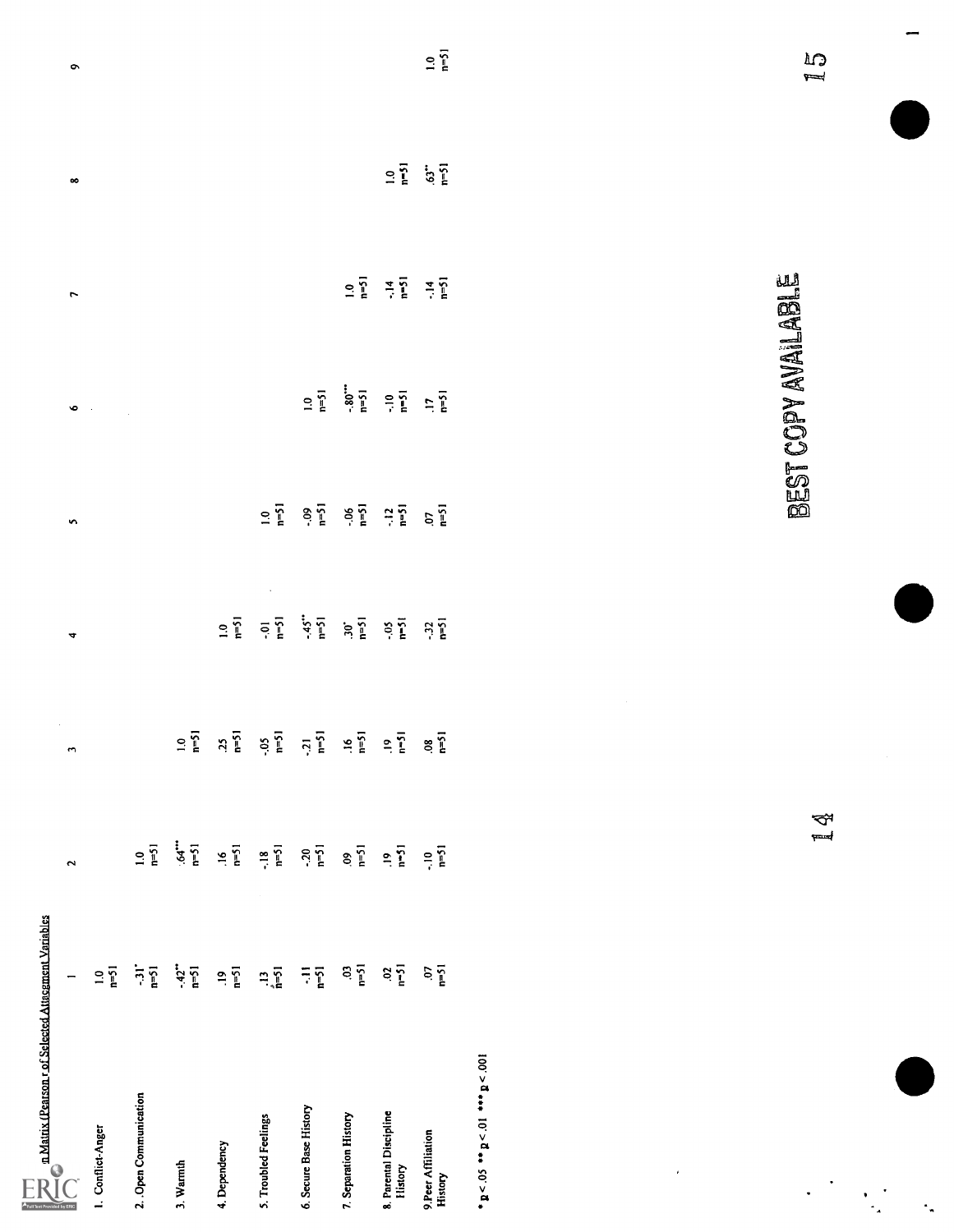| $\ddot{\phantom{a}}$              | $\hat{\mathbf{v}}$           |                   |                      |                       |
|-----------------------------------|------------------------------|-------------------|----------------------|-----------------------|
| Variable                          | $\mathbf{a}$                 | $\mathbb{E}$<br>뗾 | $\mathbf{\Omega}$    |                       |
| Secure Base History               | $\overline{0}8$<br>$\dot{c}$ | .02               | $-0.72$ <sup>*</sup> |                       |
| Separation<br>Parental<br>History | 07<br>$\frac{1}{1}$          | 0 <sup>6</sup>    | $-0.22$              |                       |
| Parental Discipline<br>History    | $-0.4$                       | 0.5               | $-17$                |                       |
| Peer Affiliation<br>History       | .14                          | .07               | $.29*$               |                       |
| Multiple R=.53                    |                              |                   |                      |                       |
| .28<br>$R^2 =$                    |                              |                   |                      |                       |
| $-0.5$<br>$\overline{\mathbf{a}}$ |                              |                   |                      |                       |
|                                   |                              |                   |                      |                       |
|                                   | م<br>پ                       |                   |                      | $\sum_{k=1}^{\infty}$ |
|                                   |                              |                   |                      |                       |

 $\overline{\phantom{a}}$ 

 $\ddot{\phantom{0}}$ 

 $\hat{\boldsymbol{\beta}}$ 

ERIC

 $\frac{1}{2}$ 

and an and an international contracts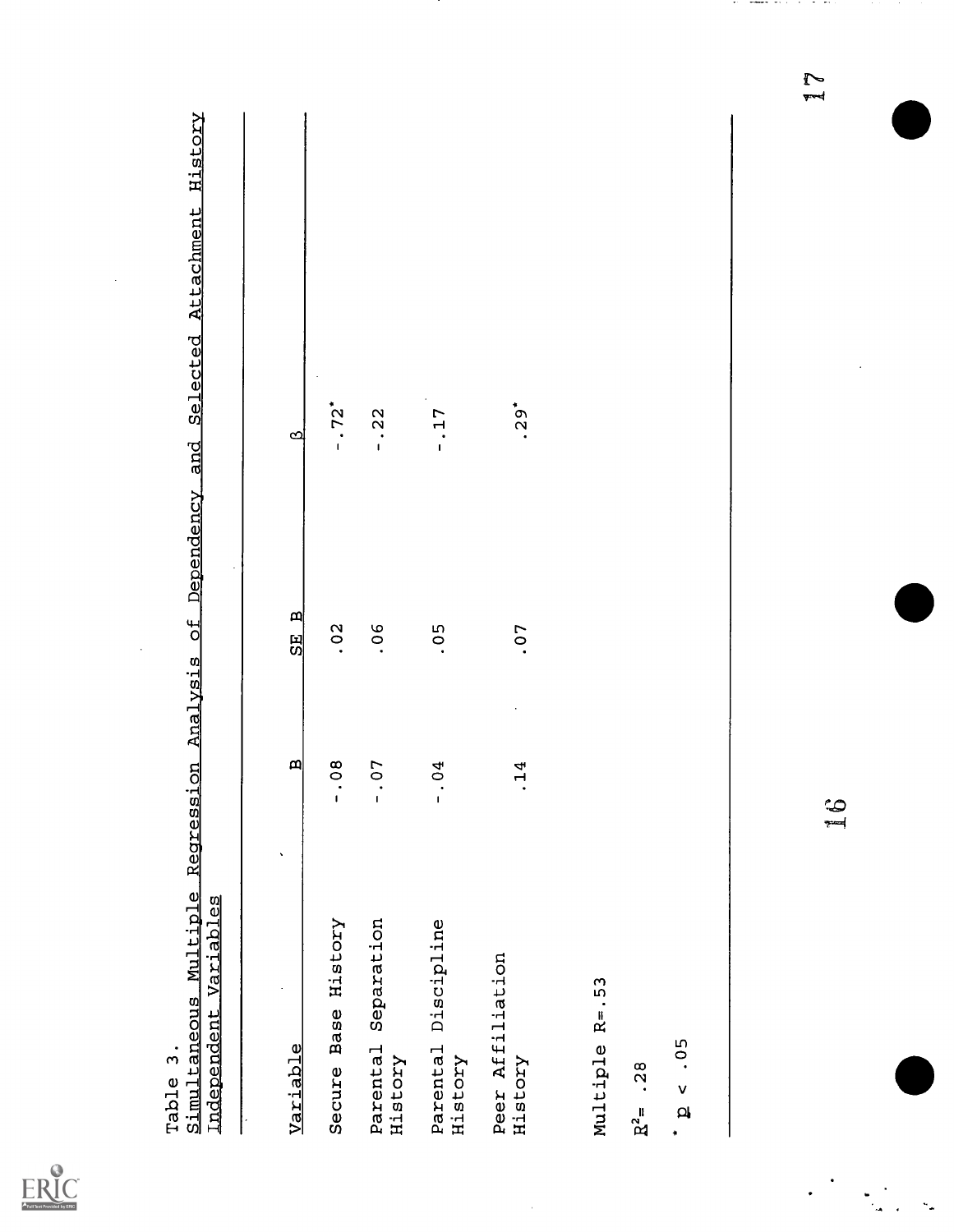

U.S. Department of Education



U.S. Department of Education<br>Office of Educational Research and Improvement (OERI) Educational Resources Information Center (ERIC)

# REPRODUCTION RELEASE

(Specific Document)

# I. DOCUMENT IDENTIFICATION:

| Title:                                  |                                                        |  |
|-----------------------------------------|--------------------------------------------------------|--|
|                                         | Effects of Teacher Attachment History on Child-Teacher |  |
| Author(s): $A$ ++achmente Relationships | E. Kesner                                              |  |
| <b>Corporate Source:</b>                | <b>Publication Date:</b>                               |  |
|                                         |                                                        |  |
|                                         |                                                        |  |

## II. REPRODUCTION RELEASE:

€

In order to disseminate as widely as possible timely and significant materials of interest to the educational community, documents announced in the monthly abstract journal of the ERIC system, Resources in Education (RIE), are usually made available to users in microfiche, reproduced paper copy, and electronic/optical media, and sold through the ERIC Document Reproduction Service (EDRS) or other ERIC vendors. Credit is given to the source of each document, and, if reproduction release is granted, one of the following notices is affixed to the document.

If permission is granted to reproduce and disseminate the identified document, please CHECK ONE of the following two options and sign at the bottom of the page.

|                                                                                                                                                                                            | The sample sticker shown below will be<br>affixed to all Level 1 documents                                                                                                                                                                                                                                                                                                                                                                                                                                                                                                                                                                                                                                                   | The sample sticker shown below will be<br>affixed to all Level 2 documents                                                                                                                    |                                                                                                                                                                                                  |
|--------------------------------------------------------------------------------------------------------------------------------------------------------------------------------------------|------------------------------------------------------------------------------------------------------------------------------------------------------------------------------------------------------------------------------------------------------------------------------------------------------------------------------------------------------------------------------------------------------------------------------------------------------------------------------------------------------------------------------------------------------------------------------------------------------------------------------------------------------------------------------------------------------------------------------|-----------------------------------------------------------------------------------------------------------------------------------------------------------------------------------------------|--------------------------------------------------------------------------------------------------------------------------------------------------------------------------------------------------|
| Check here<br>For Level 1 Release:<br>Permitting reproduction in<br>microfiche $(4^* \times 6^*$ film) or<br>other ERIC archival media<br>(e.g., electronic or optical)<br>and paper copy. | PERMISSION TO REPRODUCE AND<br><b>DISSEMINATE THIS MATERIAL</b><br>HAS BEEN GRANTED BY<br>TO THE EDUCATIONAL RESOURCES<br>INFORMATION CENTER (ERIC)                                                                                                                                                                                                                                                                                                                                                                                                                                                                                                                                                                          | PERMISSION TO REPRODUCE AND<br><b>DISSEMINATE THIS</b><br><b>MATERIAL IN OTHER THAN PAPER</b><br>COPY HAS BEEN GRANTED BY<br>TO THE EDUCATIONAL RESOURCES<br><b>INFORMATION CENTER (ERIC)</b> | Check here<br>For Level 2 Release:<br>Permitting reproduction in<br>microfiche $(4" \times 6"$ film) or<br>other ERIC archival media<br>(e.g., electronic or optical),<br>but not in paper copy. |
|                                                                                                                                                                                            | Level 1                                                                                                                                                                                                                                                                                                                                                                                                                                                                                                                                                                                                                                                                                                                      | Level 2                                                                                                                                                                                       |                                                                                                                                                                                                  |
|                                                                                                                                                                                            | Documents will be processed as indicated provided reproduction quality permits. If permission<br>to reproduce is granted, but neither box is checked, documents will be processed at Level 1.<br>"I hereby grant to the Educational Resources Information Center (ERIC) nonexclusive permission to reproduce and disseminate<br>this document as indicated above. Reproduction from the ERIC microfiche or electronic/optical media by persons other than<br>ERIC employees and its system contractors requires permission from the copyright holder. Exception is made for non-profit<br>reproduction by libraries and other service agencies to satisfy information needs of educators in response to discrete inquiries." |                                                                                                                                                                                               |                                                                                                                                                                                                  |
| Sugn<br>Signature:<br>here $\rightarrow$<br>please<br>Organization/Address:                                                                                                                | Early Childhood Ed.<br>Georgia Stope Univ.<br>University Plaza                                                                                                                                                                                                                                                                                                                                                                                                                                                                                                                                                                                                                                                               | Printed Name/Position/Title:<br>UNO<br>:elephone<br>Date:<br>ese, EK @ longate.                                                                                                               | E. Kesner, Ph.O. Asst. Professor<br>651-2584 (404)651.1495<br>$\lambda$                                                                                                                          |
|                                                                                                                                                                                            | <u> 3</u> ಲತಿ ಲತಿ<br>6 M<br>Houte                                                                                                                                                                                                                                                                                                                                                                                                                                                                                                                                                                                                                                                                                            |                                                                                                                                                                                               | (over)                                                                                                                                                                                           |